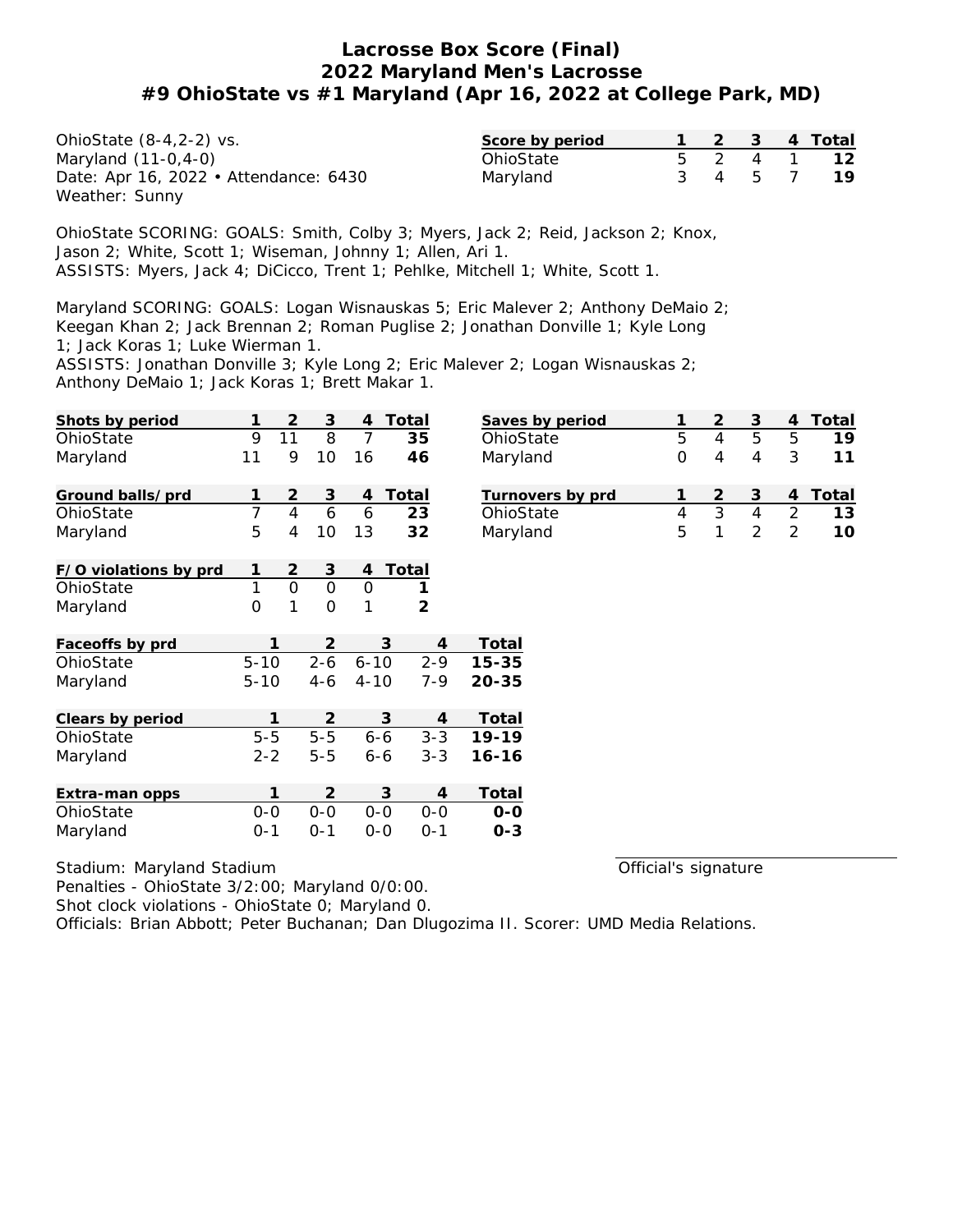| Maryland |  |
|----------|--|
|----------|--|

|              | ma yiunu<br>Pos $##$<br>Player |                        |                          |                | Pts Sh                   |                          | SO GB                    |                | Face           | TO                       | СT             | Pens       |
|--------------|--------------------------------|------------------------|--------------------------|----------------|--------------------------|--------------------------|--------------------------|----------------|----------------|--------------------------|----------------|------------|
| a            | 1                              | Logan Wisnauskas       | 5                        | $\overline{2}$ | $\overline{7}$           | 9                        | $\overline{7}$           | 1              |                |                          |                |            |
| a            | 4                              | Eric Malever           | $\overline{2}$           | $\overline{2}$ | $\overline{4}$           | $\overline{4}$           | $\overline{4}$           | $\mathbf{1}$   |                | $\overline{\phantom{0}}$ |                |            |
| a            | 19                             | Keegan Khan            | $\overline{2}$           | $\overline{a}$ | $\overline{2}$           | 5                        | 4                        | 3              | $\overline{a}$ | 4                        | $\overline{a}$ |            |
| m            | 3                              | Jonathan Donville      | $\mathbf{1}$             | 3              | $\overline{4}$           | $\overline{4}$           | 3                        | $\overline{a}$ |                | $\mathbf{1}$             |                |            |
| m            | 16                             | Anthony DeMaio         | $\overline{2}$           | 1              | 3                        | $\overline{7}$           | 7                        | $\mathbf{1}$   |                | $\overline{a}$           |                |            |
| m            | 23                             | Kyle Long              | $\mathbf{1}$             | $\overline{2}$ | 3                        | 3                        | 3                        | $\mathbf{1}$   |                | 1                        | $\overline{a}$ |            |
| d            | 7                              | Matt Rahill            | $\overline{a}$           | $\overline{a}$ | $\overline{a}$           | $\overline{a}$           | $\overline{\phantom{0}}$ | $\mathbf{1}$   |                | $\overline{a}$           | 1              |            |
| $\mathsf{d}$ | 36                             | Ajax Zappitello        | $\overline{\phantom{0}}$ |                | $\overline{\phantom{0}}$ |                          | $\overline{\phantom{0}}$ | $\mathbf{1}$   |                | $\overline{\phantom{m}}$ |                |            |
| d            | 43                             | <b>Brett Makar</b>     |                          | 1              | 1                        | $\overline{a}$           | $\overline{a}$           | $\overline{2}$ |                | $\overline{a}$           | 1              |            |
| $\mathsf{g}$ | 30                             | Logan McNaney          |                          |                | $\overline{a}$           |                          | $\overline{\phantom{0}}$ |                |                |                          |                |            |
|              |                                | -- Substitutes --      |                          |                |                          |                          |                          |                |                |                          |                |            |
|              | $\overline{2}$                 | Bubba Fairman          |                          |                |                          |                          | $\overline{\phantom{0}}$ | $\overline{2}$ |                |                          |                |            |
|              | 8                              | Roman Puglise          | $\overline{2}$           | $\overline{a}$ | $\overline{2}$           | $\overline{2}$           | $\overline{2}$           | $\overline{2}$ |                |                          |                |            |
|              | 9                              | Gabe Goforth           | $\overline{\phantom{0}}$ |                | $\overline{\phantom{0}}$ | $\overline{\phantom{0}}$ | $\qquad \qquad -$        | $\overline{a}$ |                | $\overline{\phantom{0}}$ |                |            |
|              | 10                             | Matthew Kopp           | $\overline{a}$           |                | $\overline{\phantom{0}}$ | $\overline{a}$           | $\overline{a}$           |                |                | $\overline{a}$           |                |            |
|              | 14                             | Charlie Koras          | -                        |                | -                        | $\overline{\phantom{0}}$ | $\overline{a}$           |                |                | $\overline{a}$           |                |            |
|              | 20                             | John Geppert           |                          |                | $\overline{a}$           | $\overline{a}$           | $\overline{a}$           | 1              |                | $\overline{a}$           | $\overline{a}$ |            |
|              | 22                             | Jack Koras             | 1                        | 1              | $\overline{2}$           | $\overline{4}$           | 3                        | $\overline{a}$ |                | $\qquad \qquad -$        |                |            |
|              | 35                             | Kevin Tucker           | $\overline{a}$           | $\overline{a}$ | $\overline{a}$           | $\overline{a}$           | $\overline{a}$           |                |                | L.                       | $\overline{a}$ |            |
|              | 37                             | Daniel Maltz           | -                        |                | -                        |                          | $\overline{a}$           | 1              |                | $\overline{\phantom{0}}$ |                |            |
|              | 38                             | Ryan Siracusa          | $\overline{a}$           |                | $\overline{a}$           | $\overline{a}$           | $\overline{a}$           | $\overline{a}$ |                | $\overline{a}$           | $\overline{a}$ |            |
|              | 39                             | Alex Smith             | $\overline{\phantom{0}}$ |                | $\overline{\phantom{0}}$ |                          | $\overline{\phantom{0}}$ |                |                | -                        |                |            |
|              | 40                             | Colin Burlace          | $\overline{a}$           |                | $\overline{a}$           | $\overline{a}$           | $\overline{a}$           | $\overline{a}$ |                | $\overline{a}$           | $\overline{a}$ |            |
|              | 41                             | Jack Brennan           | $\overline{2}$           |                | $\overline{2}$           | 3                        | $\overline{2}$           |                |                | $\overline{\phantom{0}}$ |                |            |
|              | 42                             | Michael Roche          | $\overline{a}$           |                | $\overline{a}$           | $\overline{a}$           | $\overline{a}$           |                |                | $\overline{a}$           | 1              |            |
|              | 45                             | Daniel Kelly           | $\overline{\phantom{0}}$ |                | $\overline{\phantom{0}}$ |                          | $\overline{a}$           |                |                |                          |                |            |
|              | 47                             | Nick Redd              | $\overline{a}$           | $\overline{a}$ | $\overline{a}$           |                          | $\overline{a}$           |                |                | $\overline{a}$           | $\overline{a}$ |            |
|              | 48                             | Dawson Wynne           | $\overline{\phantom{0}}$ |                | $\overline{\phantom{0}}$ |                          |                          |                |                |                          |                |            |
|              | 52                             | Luke Wierman           | 1                        | $\overline{a}$ | 1                        | 1                        | 1                        | 12             | $20 - 35$      | $\overline{2}$           | 3              |            |
|              | 55                             | Owen Murphy            | $\overline{\phantom{0}}$ |                | $\overline{a}$           | $\overline{4}$           | $\overline{2}$           | $\mathbf{1}$   |                | $\qquad \qquad -$        |                |            |
|              | 56                             | Owen Prybylski         | $\overline{a}$           |                | $\overline{a}$           | $\overline{a}$           | $\overline{a}$           | 1              | $\overline{a}$ | $\overline{a}$           | $\overline{a}$ |            |
|              | 57                             | Jake Higgins           |                          |                |                          |                          | $\overline{\phantom{0}}$ | 1              |                |                          | 1              |            |
|              |                                | Totals                 | 19                       | 12             | 31                       | 46                       | 38                       | 32             | $20 - 35$      | 10                       | $\overline{7}$ | $0 - 0:00$ |
|              |                                |                        |                          |                |                          |                          |                          |                |                |                          |                |            |
| #            |                                | Minutes<br>Goalkeepers |                          | GА             |                          | W/L                      |                          | Saves          |                |                          |                |            |
|              |                                | 30 Logan McNaney       | 60:00                    |                | 12                       | W                        |                          |                | 11             |                          |                |            |

Win-Logan McNaney (11-0).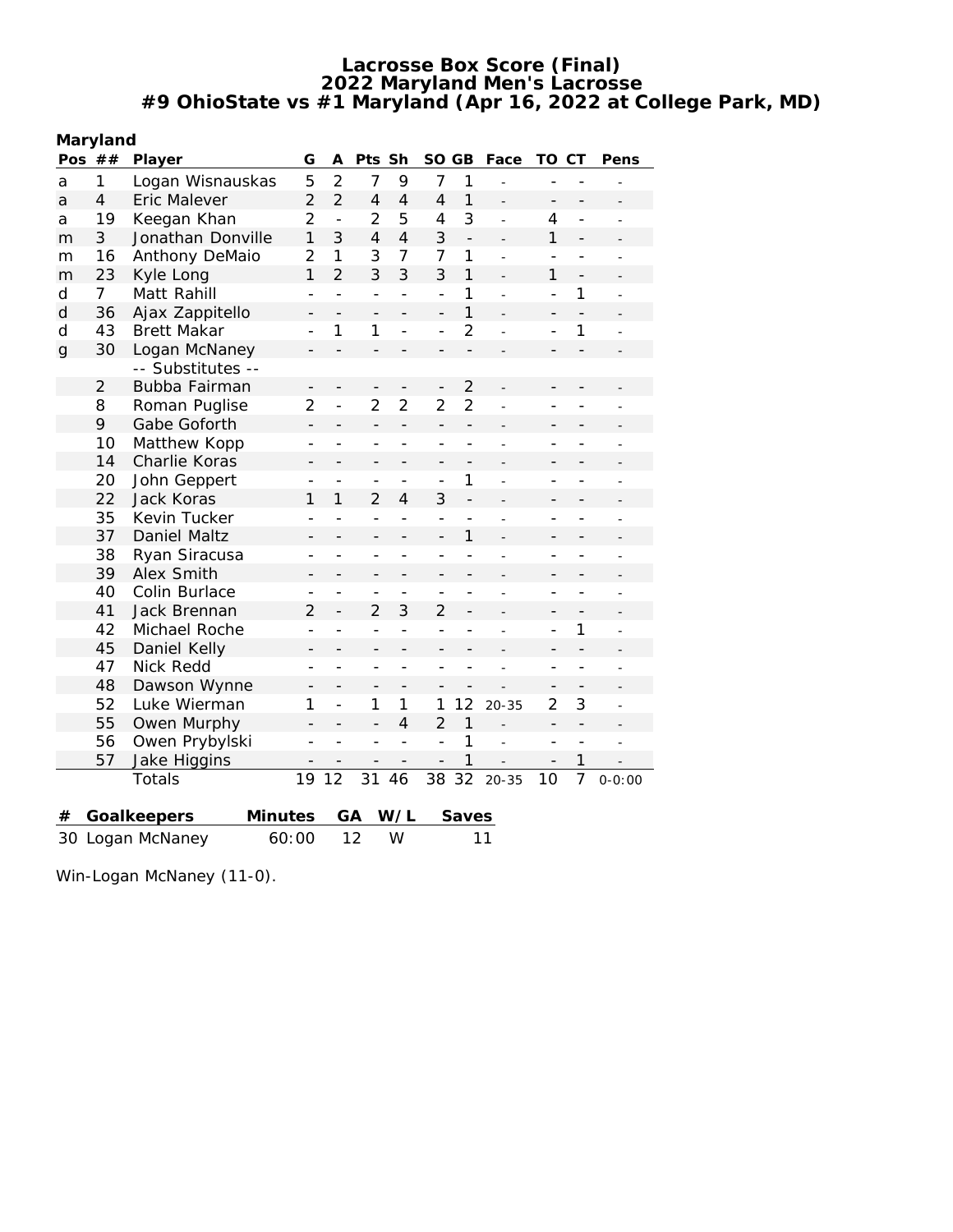| OhioState |  |
|-----------|--|
|           |  |

| Pos          | ##                       | Player                        | G                        | Α              | Pts Sh         |                | SO GB                    |                          | Face      | TO                       | СT                       | Pens       |
|--------------|--------------------------|-------------------------------|--------------------------|----------------|----------------|----------------|--------------------------|--------------------------|-----------|--------------------------|--------------------------|------------|
| a            | 2                        | Myers, Jack                   | $\overline{2}$           | $\overline{4}$ | 6              | 6              | $\overline{4}$           |                          |           | 5                        |                          |            |
| a            | 4                        | Smith, Colby                  |                          | $\overline{a}$ | 3              | $\overline{7}$ | 6                        | $\overline{a}$           |           | 1                        | $\overline{a}$           |            |
| a            | 16                       | Knox, Jason                   | 2                        | $\overline{a}$ | $\overline{2}$ | $\overline{2}$ | $\overline{2}$           | $\overline{a}$           |           | $\overline{a}$           |                          |            |
| m            | 3                        | Allen, Ari                    | 1                        | $\overline{a}$ | 1              | $\overline{2}$ | 1                        | $\overline{\phantom{m}}$ |           | 1                        |                          |            |
| m            | 29                       | Reid, Jackson                 | 2                        | $\overline{a}$ | $\overline{2}$ | 6              | 3                        | 1                        |           | $\overline{2}$           |                          |            |
| m            | 6                        | White, Scott                  | $\mathbf{1}$             | 1              | $\overline{2}$ | $\overline{7}$ | 3                        | $\overline{a}$           |           | $\overline{\phantom{m}}$ |                          | $1 - 0:30$ |
| d            | 42                       | Gallagher, Tyler              |                          |                |                |                | $\overline{a}$           | 1                        |           | $\overline{\phantom{a}}$ | 1                        |            |
| d            | 44                       | Van Buren, Bobby              | $\qquad \qquad -$        |                |                |                | $\overline{\phantom{0}}$ | 1                        |           |                          |                          |            |
| d            | 52                       | Snyder, Jacob                 |                          |                |                |                | $\overline{a}$           | $\overline{2}$           |           |                          |                          |            |
| $\mathsf{g}$ | 1                        | Wahlund, Skylar               |                          |                |                |                | $\overline{a}$           | $\overline{4}$           |           | $\overline{\phantom{0}}$ |                          | $1 - 1:00$ |
|              |                          | -- Substitutes --             |                          |                |                |                |                          |                          |           |                          |                          |            |
|              | 8                        | Cmiel, Connor                 |                          |                |                | $\overline{2}$ | $\overline{2}$           |                          |           |                          |                          |            |
|              | 10                       | Shean, Ed                     |                          |                |                |                |                          |                          |           |                          |                          |            |
|              | 11                       | Zupicich, Stephen             |                          |                |                |                | $\overline{a}$           | $\overline{2}$           |           |                          |                          |            |
|              | 12                       | Johnson, Caton                |                          |                |                |                |                          |                          |           |                          |                          |            |
|              | 15                       | Raney, Carson                 |                          |                |                |                |                          |                          |           |                          |                          |            |
|              | 18                       | DiCicco, Trent                | $\overline{\phantom{0}}$ | 1              | 1              | $\overline{a}$ | $\overline{\phantom{0}}$ | $\overline{2}$           |           |                          |                          | $1 - 0:30$ |
|              | 20                       | Blanchard, Drew               | $\overline{\phantom{m}}$ |                |                |                | $\overline{a}$           | 5                        | $10 - 20$ | 1                        |                          |            |
|              | 22                       | Wiseman, Johnny               | 1                        | $\overline{a}$ | 1              | $\overline{2}$ | 1                        |                          |           | 1                        |                          |            |
|              | 25                       | Pehlke, Mitchell              |                          | 1              | 1              | 1              | 1                        |                          |           |                          |                          |            |
|              | 30                       | Inacio, Justin                |                          |                |                |                |                          | 3                        | $5 - 15$  | 1                        |                          |            |
|              | 34                       | Gurr, James                   |                          |                |                |                | $\overline{\phantom{0}}$ |                          |           | $\overline{a}$           |                          |            |
|              | 38                       | Langermeier, Greg             |                          |                |                |                |                          | 1                        |           |                          |                          |            |
|              | 40                       | Hilleary, Carter              | $\overline{\phantom{0}}$ |                |                |                |                          |                          |           | $\overline{\phantom{0}}$ | $\overline{\phantom{0}}$ |            |
|              | 50                       | Riss, Evan                    |                          |                |                |                |                          | 1                        |           |                          | 1                        |            |
|              |                          | Totals                        | 12                       | $\overline{7}$ | 19             | 35             | 23                       | 23                       | $15 - 35$ | 13                       | $\overline{2}$           | $3 - 2:00$ |
|              |                          |                               |                          |                |                |                |                          |                          |           |                          |                          |            |
| #            |                          | Goalkeepers<br><b>Minutes</b> |                          | GA             |                | W/L            |                          | Saves                    |           |                          |                          |            |
| 1            | Wahlund, Skylar<br>58:48 |                               |                          | 19             | L              |                |                          | 19                       |           |                          |                          |            |

12 Johnson, Caton 1:12 0 0

Loss-Wahlund, Skylar (8-4).